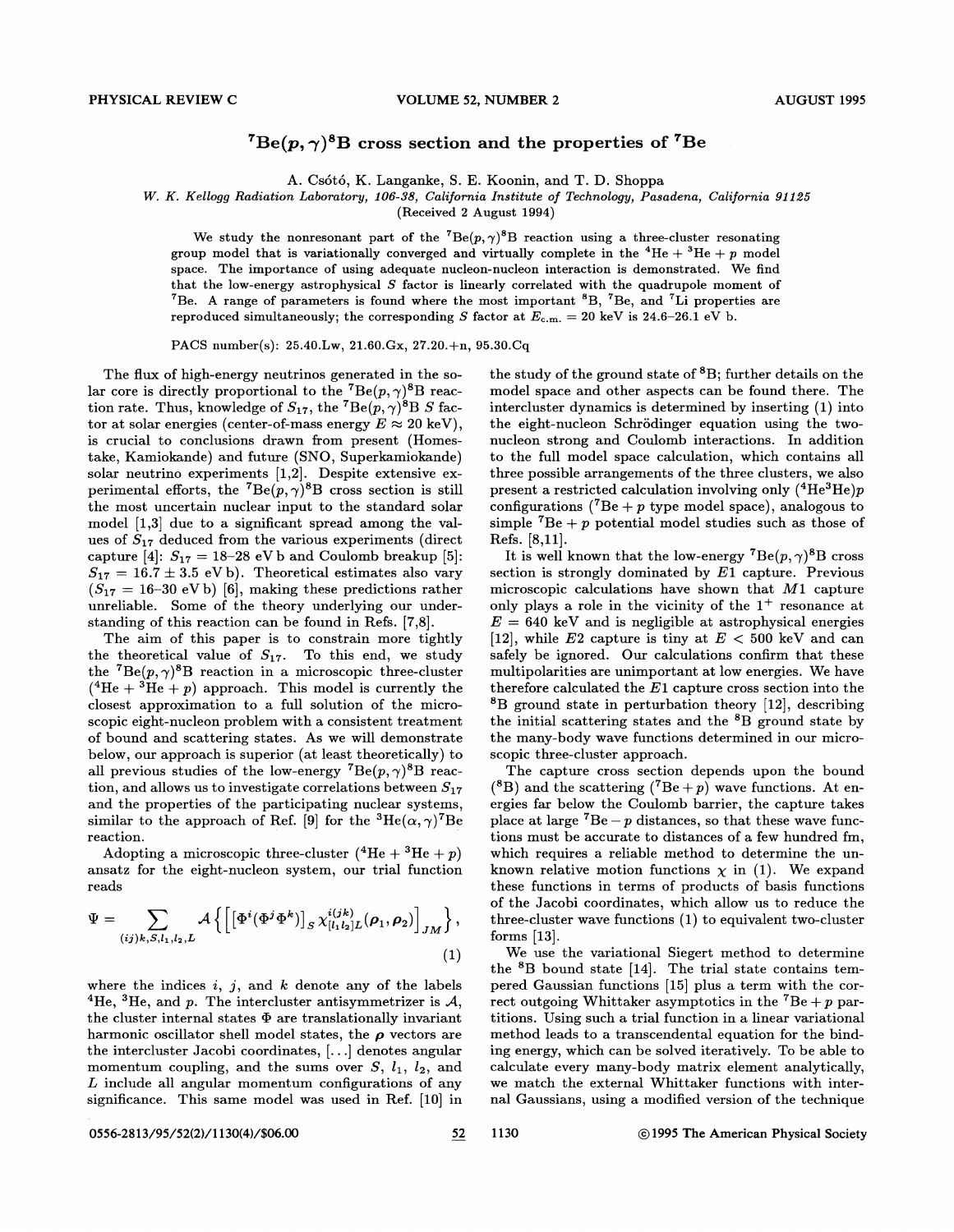described in Ref. (16]. The numerical accuracy of this procedure is better than 1-2% in *8*17.

The scattering wave functions were calculated using the variational Kohn-Hulthen method (16], which ensures the correct scattering asymptotics. To achieve high accuracy we avoid the use of complex wave functions and so neglect channel coupling between different angular momentum channels; this approximation is certainly justified at astrophysical energies, where the capture occurs far outside the range of the strong forces. The present scattering solution is numerically well conditioned for  $E > 3$  keV, and its numerical accuracy is better than 0.1%.

The bulk of our calculations use the Minnesota (MN) effective nucleon-nucleon interaction (17], which contains central and spin-orbit terms. This force reproduces the most important properties of the low-energy  $N + N$ and <sup>4</sup>He + N scattering phase shifts and the low-energy <sup>3</sup>He( $\alpha$ ,  $\gamma$ )<sup>7</sup>Be reaction cross section well enough to appear suitable for the problem at hand. However, we also present calculations with other effective *N N* interactions. Note that the tensor component of the effective  $NN$  interaction in microscopic cluster models is not well constrained (10] and is usually ignored. Nevertheless, we have also performed a calculation including a tensor force, which, at the least, gives the correct low-energy order of the triplet-odd  $N + N$  phase shifts [10].

The free parameters in our model are the size parameter  $(\beta)$  in the <sup>4</sup>He and <sup>3</sup>He cluster model functions (technical reasons force us to use the same value for both 4He and 3He), the exchange mixture parameter of the central part of the effective  $NN$  interaction, and the strength of the spin-orbit force. It is generally preferable to adjust these parameters to independent data. However, a meaningful study of the <sup>7</sup>Be( $p, \gamma$ )<sup>8</sup>B reaction at low energies requires the *exact* reproduction of the experimental 8B binding energy (137 keV) as this determines the asymptotic behavior of the bound state in the  ${}^{7}Be + p$  channel. We have guaranteed this by the appropriate choice of the exchange mixture parameter. The strength of the spinorbit force was adjusted to the experimental splitting between the  $3/2^-$  and  $1/2^-$  <sup>7</sup>Be states. We have varied  $\beta$ , thus changing our description of the 7Be properties.

As is demonstrated by the open circles in Fig. 1,  $S_{17}$ scales linearly with the quadrupole moment of 7Be, *Q7Be·*  This linear dependence can be understood as follows. As the capture process takes place at very large  $^7Be - p$  distances, where the bound state wave function must be proportional to a fixed Whittaker function, the low-energy cross section depends almost exclusively on the square of the asymptotic normalization factor,  $\bar{c}$  [7,18]. Let us compare calculations with different 7Be wave functions, which give different <sup>7</sup>Be radius, quadrupole moment, etc., but with fixed binding energy of 8B. The effective local potentials between  ${}^{7}$ Be and p have different radii, which means that the height of the Coulomb barrier is larger if the potential radius (and the  $^7$ Be radius) is smaller. Consequently, the probability of finding the proton in the outside region decreases as the size of the 7Be nucleus becomes smaller. But as the shape of the external wave function is fixed, this smaller probability must stem from



FIG. 1. The astrophysical *S* factor of the <sup>7</sup>Be( $p, \gamma$ )<sup>8</sup>B reaction as a function of the negative of the 7Be quadrupole moment. The symbols are explained in the text.

a smaller normalization constant  $\bar{c}$ . It is easy to see that this leads  $\bar{c}^2$ , and consequently  $S_{17}$ , to be linearly proportional to either  $r_{\text{7B}_e}^2$  or  $Q_{\text{7Be}}$ . Note that this relation is not changed if a tensor component is added to the MN interaction (see triangle in Fig. 1). We find the same linear  $S_{17} - Q_{7Be}$  relation in our truncated calculation considering only the  ${}^{7}Be + p$  model space. Results of these restricted calculations are shown in Fig. 1 as full circles. We note that the <sup>3</sup>He(<sup>4</sup>He,  $\gamma$ )<sup>7</sup>Be reaction shows a similar correspondence between  $S_{^7\text{Be}}$  and  $Q_{^7\text{Be}}$  [9]. However, the present case is more complicated since various subsystems like 7Be, 5Li, and 4Li have nonzero quadrupole moments. In particular, the 7Be core has large nontrivial contributions to the 8B quadrupole moment (19], which makes a study of the  $S_{17}-Q_{8}$  correlation rather inconclusive.

Unfortunately the linear relation is not sufficient to determine  $S_{17}$  indirectly by measuring the <sup>7</sup>Be quadrupole moment, as this relation depends upon the effective  $NN$ interaction used. To demonstrate this, we have performed calculations within the  ${}^{7}Be + p$  model space using the Volkov force V2 and the modified Hasegawa-Nagata (MHN) force, both of which have been used in previous microscopic cluster calculations of the <sup>7</sup>Be( $p, \gamma$ <sup>8</sup>B reaction at low energies (12,20,21]. While both forces also show the linear dependence between  $S_{17}$  and the <sup>7</sup>Be quadrupole moment, the V2 force yields larger values for  $S_{17}$  for a given  $Q_{^7\text{Be}}$  (diamonds in Fig. 1), while the MHN force yields smaller values (squares). These differences can be traced to the different quality of the description of the  $N + N$  systems (phase shifts, energy and radius of the deuteron) by these forces. For example, while the MN force well reproduces the experimental deuteron energy and radius, the V2 force underbinds the deuteron by 1.6 MeV (however, it unphysically binds the singlet dinucleon states) and the MHN force overbinds it by 4.4 MeV. We note that the M3Y interaction, which was used in Ref. [22] in an external capture approach to predict a very small <sup>7</sup>Be(p,  $\gamma$ )<sup>8</sup>B cross section ( $S_{17} = 16.5$  eVb), also overbinds the deuteron. Motivated by its successful description of the  $NN$  system and the various two-cluster subsystems, we adopt the Minnesota (MN) force for a detailed study of the <sup>7</sup>Be( $p, \gamma$ )<sup>8</sup>B reaction. We note, however, that the MHN force also gives a good description of the various subsystems and  $S_{17}$  values less than 10%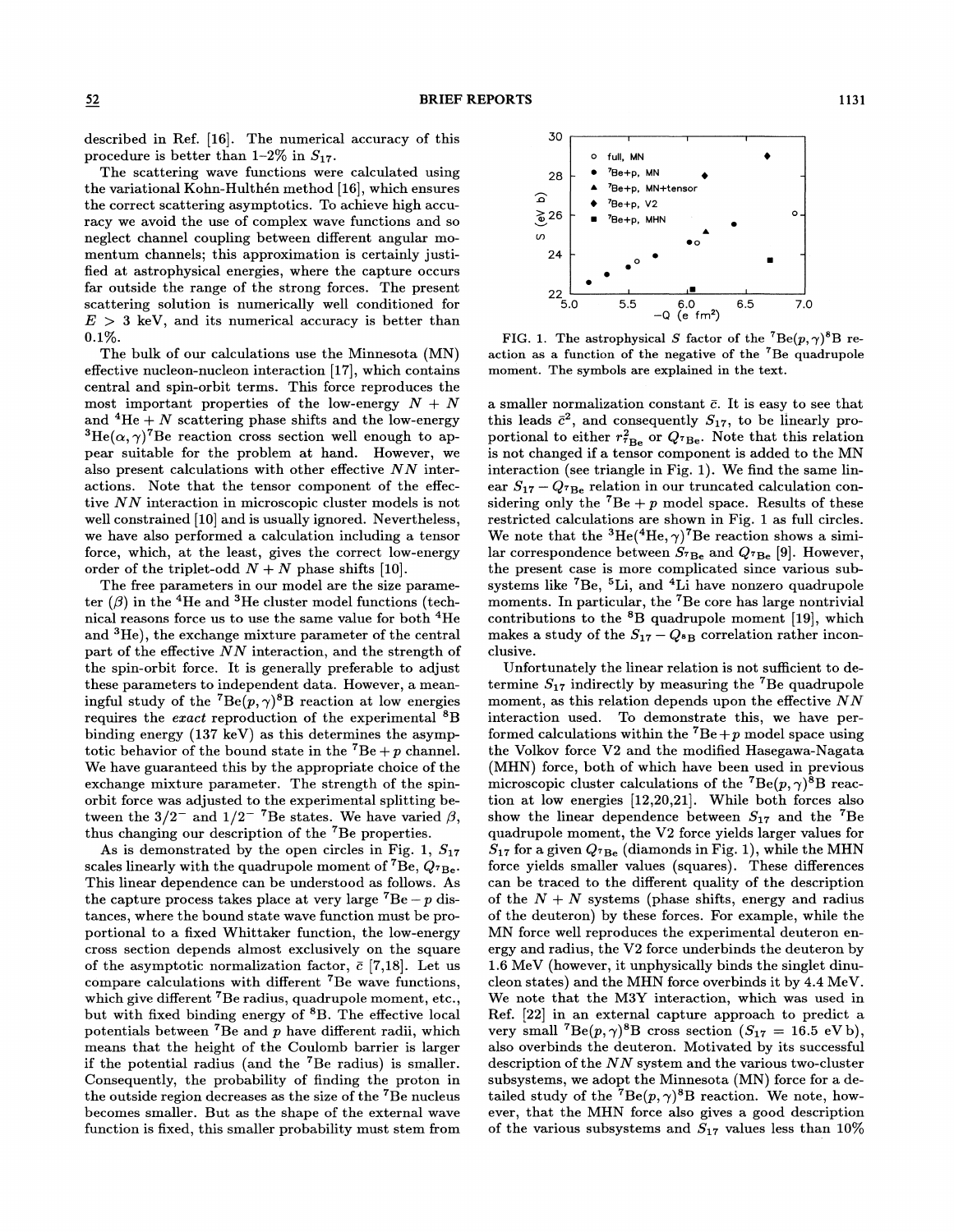smaller. Cluster ca]culations using the V2 force should be regarded with care (see also [23]).

Accepting .the MN force as adequate for the eightnucleon problem, our result for  $S_{17}$  could be read off Fig. 1 if the 7Be quadrupole moment were known. Absent this information, we will estimate a best  $S_{17}$  value by constraining the 4He and 3He cluster size parameter to reproduce (i) the binding energy of 7Be with respect to  ${}^{4}$ He +  ${}^{3}$ He; (ii) the squared sum of the  ${}^{4}$ He and  ${}^{3}$ He radii; (iii) the quadrupole moment of  ${}^{7}$ Li (as a surrogate for the unknown quadrupole moment of the analog nucleus 7Be). These requirements ensure that both the 7Be bound states and the  ${}^{4}$ He  $- {}^{3}$ He relative motion are well described. The second requirement is fulfilled by choosing  $\beta = 0.4$  fm<sup>-2</sup>. With this choice, the <sup>7</sup>Be ground state is slightly underbound by 200 keV, while the excitation energy of the  $1/2^-$  state is reproduced ( $E^* = 0.43$ ) MeV). The calculated energies and widths of the first  $7/2^ (E^* = 4.77 \text{ MeV}, \Gamma = 0.28 \text{ MeV})$  and  $5/2^-$  states (5.85 MeV, 0.9 MeV) are in good agreement with experiment ( $E^* = 4.57 \text{ MeV}$ ,  $\Gamma = 0.18 \text{ MeV}$  and  $E^* = 6.7$ MeV,  $\dot{\Gamma} = 1.2$  MeV, respectively.) The quadrupole moment of <sup>7</sup>Li is calculated as  $-4.10 \text{ } e \text{ fm}^2$ , to be compared with the experimental value  $-4.05 \pm 0.08$  *e* fm<sup>2</sup> [24]. We calculate the  ${}^{5}Li+{}^{3}He$  threshold at 3.39 MeV, close to the experimental value of 3.69 MeV. Our model predicts the width of the  ${}^{5}$ Li ground state as 1.64 MeV, while the experimental value is 1.5 MeV. We use the exchange mixture parameter  $u = 1.025$ . This value, close to a Serber mixture  $(u = 1)$ , indicates that the trial wave function describes the nuclear system properly [25]. For the squared sum of the  ${}^{3}He+{}^{4}He$  point nucleon matter radii we obtain  $5.31 \text{ fm}^2$ .

We conclude that our model gives a good description of the  $p+{}^3\text{He}+{}^4\text{He}$  system. We then obtain an  $S_{17}$ value of 26.1 eVb, while the <sup>7</sup>Be quadrupole moment is  $-6.9 e fm<sup>2</sup>$ . Our approach calculates the quadrupole moment of  ${}^{8}B$  as 7.45  $e \text{ fm}^{2}$ , while the experimental value is  $(6.83 \pm 0.21)$  *e* fm<sup>2</sup> [26]. Even if one concludes from these comparisons that our 7Be quadrupole moment is also slightly too large, we note that a 10% reduction in this quantity would only decrease  $S_{17}$  to 24.8 eV b.

If we use the same cluster size parameter in the restricted <sup>7</sup>Be + p space as in the full calculation ( $\beta$  =  $0.4~\mathrm{fm}^{-2}$ ), we find that the <sup>7</sup>Be nucleus is overbound (by 600 keV)  $[27]$ , while its quadrupole moment is reduced to  $-6.0 e \text{fm}^2$ . To compensate for the reduced flexibility of the trial wave function, the exchange mixture parameter had to be increased to  $u = 1.085$ . The quadrupole moments of <sup>7</sup>Li  $(-3.46$   $e \text{ fm}^2)$  and <sup>8</sup>B  $(6.55$   $e \text{ fm}^2)$  are slightly smaller than the experimental values. In this restricted calculation we find  $S_{17}$  to be 24.6 eV b.

Since both the full and restricted  $^7Be + p$  model spaces predict the same linear dependence of  $S_{17}$  on the <sup>7</sup>Be quadrupole moment and these calculations bracket the experimental <sup>7</sup>Li and <sup>8</sup>B quadrupole moments, we conclude that the microscopic three-cluster calculations predict  $S_{17}$  to be between 24.6 and 26.1 eVb. We note that previous microscopic cluster calculations, although employing different NN interactions, obtained similarly large values for  $S_{17}$  (Refs. [12,20,21,28]), in contrast to



FIG. 2. Energy dependence of the <sup>7</sup>Be( $p, \gamma$ )<sup>8</sup>B astrophysical *S* factor. The symbols denote the experimental data of Ref. [31] (open circles), Ref. [33] {filled circles), Ref. [32] (squares), and Ref. [34] (triangles). The inset shows the low-energy part on a magnified scale.

the smaller predictions  $(16.5 \text{ eV b } [22,23], 16.9 \text{ eV b } [29],$ and 17 eV b [30]). We also note that  $S_{17}$  deduced from our model is consistent with the value deduced from the direct capture data (22  $\pm$  2 eV b [21], and 24  $\pm$  2 eV b [4], respectively).

Less elaborate microscopic cluster calculations have been presented in Refs. [12,20,21,28]. While the two earlier studies [12,28] were restricted to a simple <sup>7</sup>Be + p model space, Ref. [20] recently improved these studies by including a  ${}^{5}$ Li +  ${}^{3}$ He rearrangement channel. However, in Ref. [20] the 7Be nucleus is described by only one Gaussian basis function between <sup>4</sup>He and <sup>3</sup>He, which means that the three-cluster wave function is not free for the variational method. A more flexible trial function would result in the collapse of the artificially fixed wave function. Moreover, in Ref. [20] the description of the 7Be nucleus is rather unphysical, as it is unbound relative to the  ${}^{4}$ He +  ${}^{3}$ He threshold. In Ref. [21] there are two basis functions for 7Be, with carefully chosen parameters, and the most important angular momentum configurations of the  ${}^{7}Be + p$  type partition are present. In the present model we use six states for 7Be (and ten in the *7Be-p* relative motion, and six in all other relative motions) and include all relevant angular momentum channels. Our test calculations showed that the present three-cluster model space is virtually complete, which means that our results are free from the artifacts of an unconverged or incomplete model. Although the incompleteness of the previous works makes the comparison difficult, our results are qualitatively in good agreement with Refs. [20] and [21]. Referring to Fig. 1, this is, however, not surprising as the 7Li quadrupole moment, and thus presumably also  $Q_{^7\text{Be}}$ , is well described in these studies.

In Fig. 2, we show the energy dependence of the  $S$  factor, calculated with the  ${}^{7}Be + p$  model space, the MN force, and  $\beta = 0.4$  fm<sup>-2</sup>. At low energies our calculated *8* factor is in rather close agreement with the direct capture data of Refs. [31] and [34], but it is higher than those of Ref. [33] and the preliminary results deduced from a Coulomb dissociation experiment  $[5]$ . Although our  $S$ factor appears to agree well with the data of Ref. [32] for  $E > 1$  MeV, this is likely to change, if the coupling between the different angular momentum channels in the